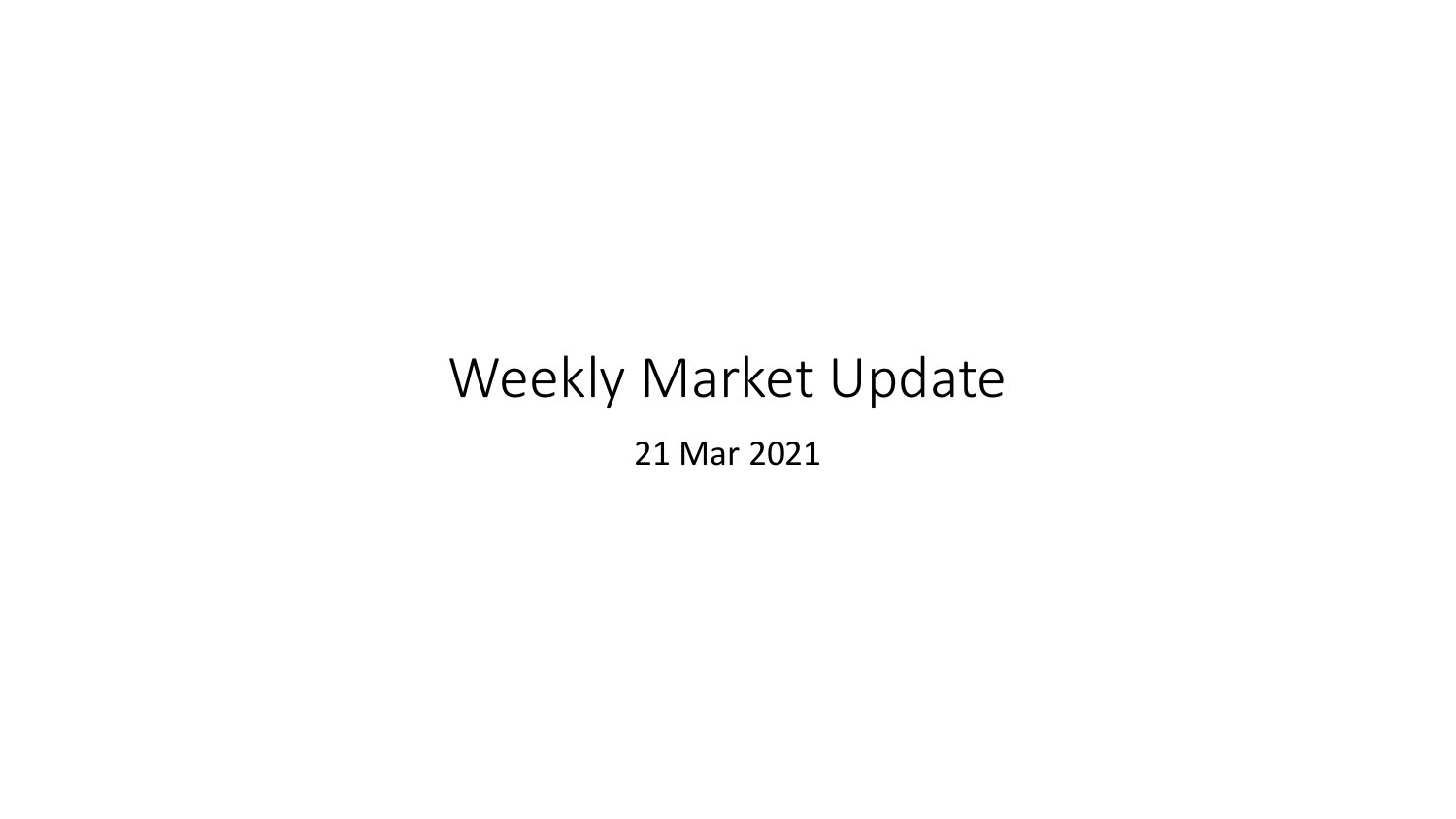# US Economy Still on Track for a Robust Recovery

- Last week's data indicated that substantial slack remained in the economy, although severe weather across much of the country in recent weeks also appeared to be at work.
- Weekly jobless claims rose unexpectedly to 770,000, their highest level in a month. Industrial production fell 2.3% in February versus consensus expectations for a slight increase, while index of homebuilder sentiment fell to a seven-month low as housing starts and permits also saw declines.
- Retail sales excluding the volatile auto segment slumped 2.7% in February, the biggest decline since April's 15.2% plunge.
- A positive outlier was a current gauge of manufacturing output in the mid-Atlantic region, which surged to its highest level in nearly five decades.
- Bond markets appeared to look past the mixed economic data and focus instead on the potential for higher inflation, leaving longerterm U.S. government bond yields significantly higher for the week. Another additive factors was the BOJ decision to widen the trading band around 10-year Japanese government bonds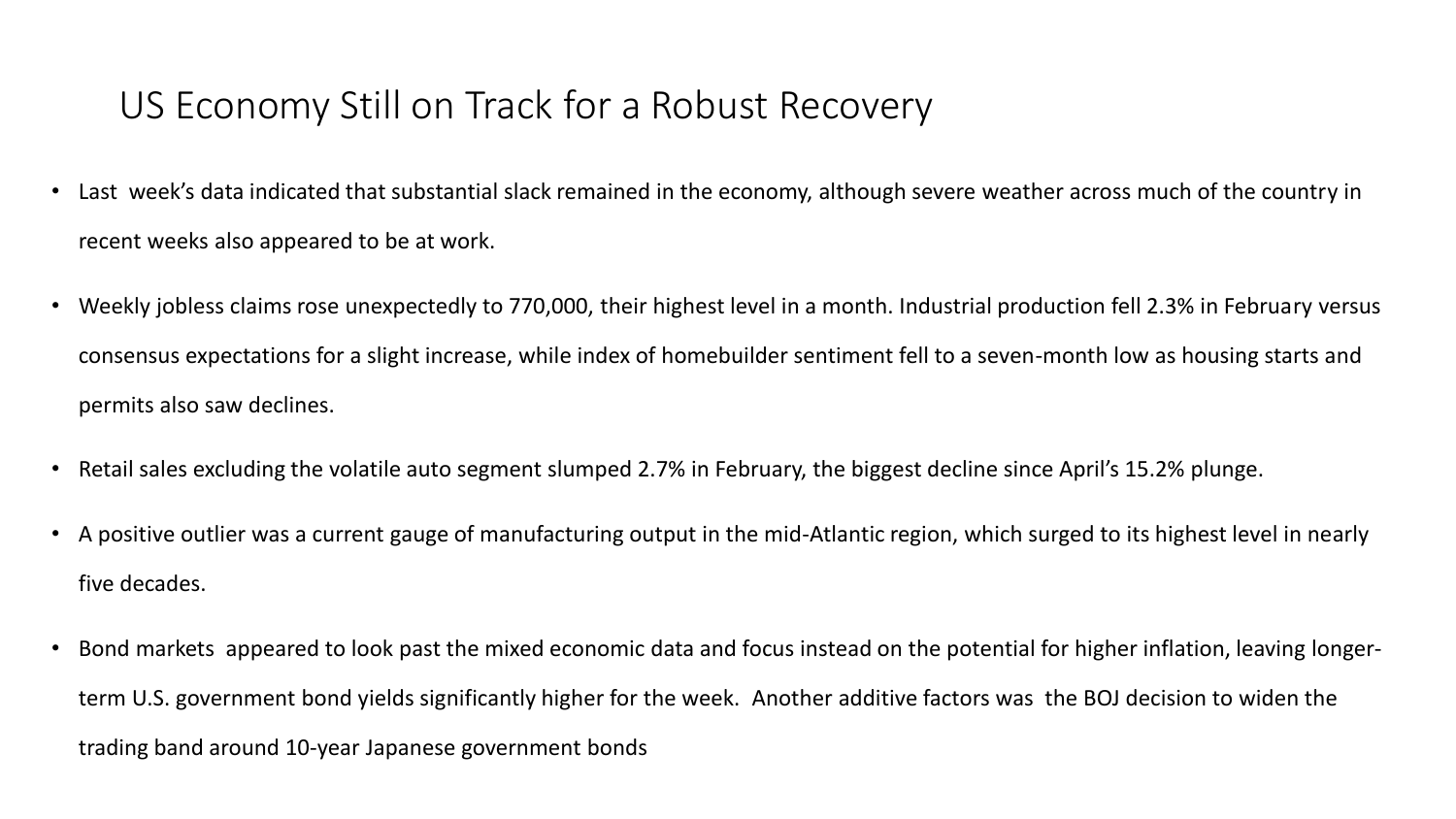#### US Economy : Demand Push

- There has been an unprecedented surge in Los Angeles in the number of container ships bringing goods from Asia. The combined Ports of Los Angeles and Long Beach are the busiest shipping hub in US .
- In February, the number of containers handled at the combined port was up 43.3% from a year earlier, the largest annual increase in the port's more than century history and hitting a historic peak in volume. The increased volume was due to a 50.3% increase in imports and a 4.9% increase in exports. The increase also reflects strong consumer and business demand in US, partly fueled by the December government stimulus.
- US\$1,400 stimulus checks that will soon be sent to 85% of Americans will obviously boost demand for traded goods even further.
- Thus, the surge in activity at ports around US is likely to grow. Meanwhile, it is reported that freight rail volume during the first week of March was up 6.7% from just before the pandemic began.[1](https://www2.deloitte.com/us/en/insights/economy/global-economic-outlook/weekly-update.html#endnote-1) Activity on the part of package delivery services is up substantially as well, partly reflecting increased online spending. In any event, the consumer goods sector appears to be on fire and about to get an injection of fuel.
- Still, some negative economic signals remain. In the first week of March, electricity generation in US was down 4.2% from the prepandemic level, steel production was down 9.0%, the number of vehicle trips taken by individuals was down 11.3%, and passage through airport security checkpoints remained 45.7% below the pre-pandemic level.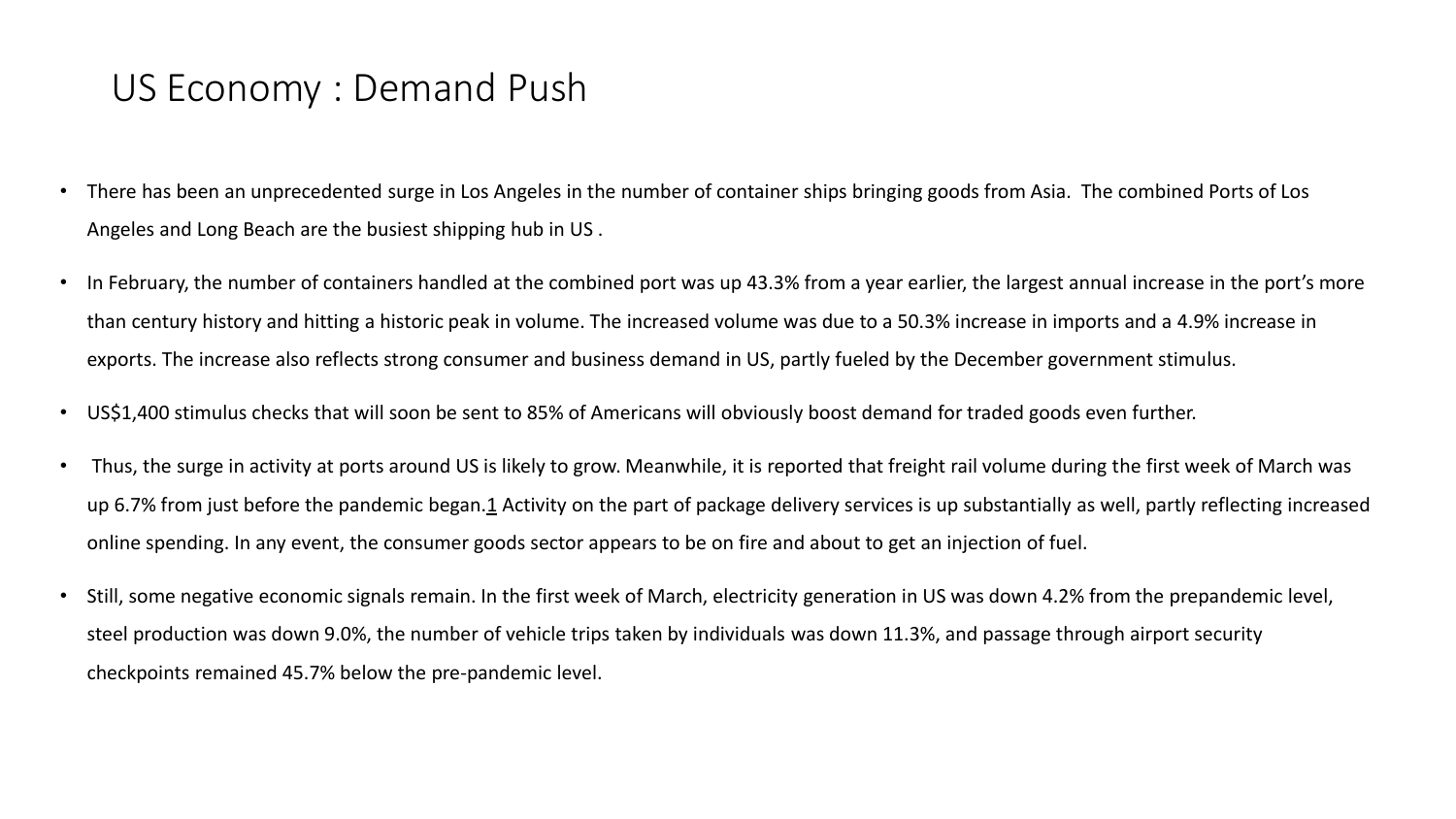# Politics of Stimulus

- On March 11, Biden signed the American Rescue Plan into law, a \$1.9 trillion covid relief plan that should keep the economy going at least through early September. This extends the covid relief brought earlier by the \$2 trillion CARES Act (March 2020) and the \$900 billion covid relief package that was part of the Consolidated Appropriations Act 2021 (December 2020).
- It is Biden's first major fiscal policy success, but he is already working on fiscal policy for the coming years. However, the negotiations and votes on the American Rescue Plan show that Biden is working with fragile majorities.
- The initial House version of the American Rescue Plan passed in February with a 219-212 margin, with two Democrats and all Republicans voting against it. The final version passed the House of Representatives 220-211, with only one Democrat voting against it
- Not a single Republican voted for the American Rescue Plan and centrist Democratic senators have shown that they are willing to use their leverage in the 50-50 Senate. This will increasingly anger progressives as their left wing agenda continues to be watered down by senators of their own political party.
- Therefore, if Biden does not proceed with caution, this could already have been the high point of his administration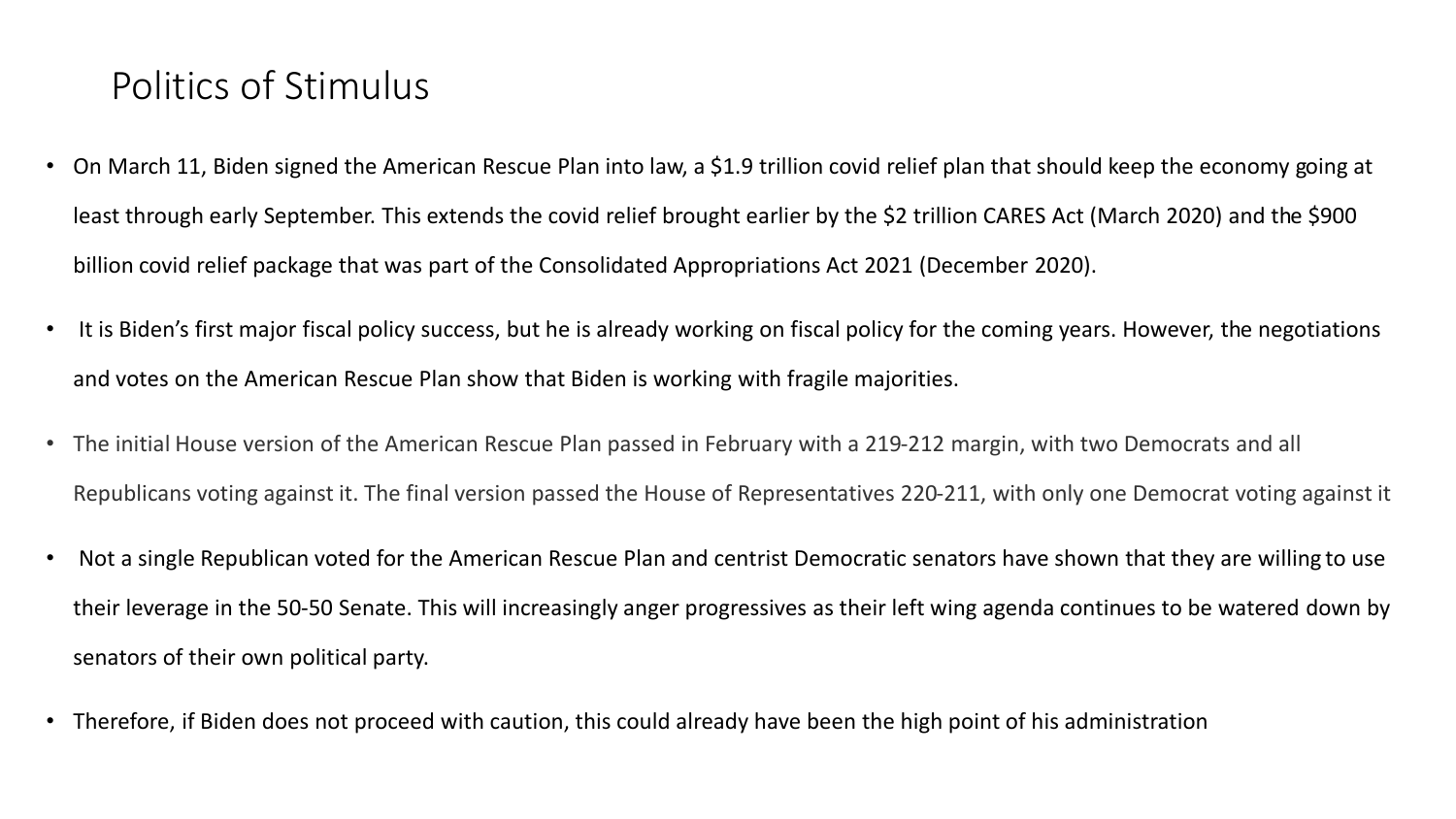#### US Equities : Stall Speed

- U.S. equities posted a loss for the week. The equity rally stalled on Tuesday after longer-term Treasury yields resumed their rise.
- Over the next two trading days, the yield on the benchmark 10-year note soared roughly 17 bp and hit a new pandemic-era high of around 1.75% before retreating a bit. The equity market's reaction to this rise was somewhat muted, seemingly helped by Fed and Powell's post-meeting press conference
- However , On Friday ,Fed announced that it would not extend the rule that relaxed the leverage ratio for banks, which expires at the end of the month.
- March 23 marks the one-year anniversary of the stock market bottom and the end of the shortest bear market on record. - Close watch in order .
- Currently S& P 500 is running just about 3 percentage points ahead of the 2009-10 Roadmap. If the correlation holds up, the index should have about 5 more percentage points to go before it runs into upside resistance; perhaps around the 4,027 area

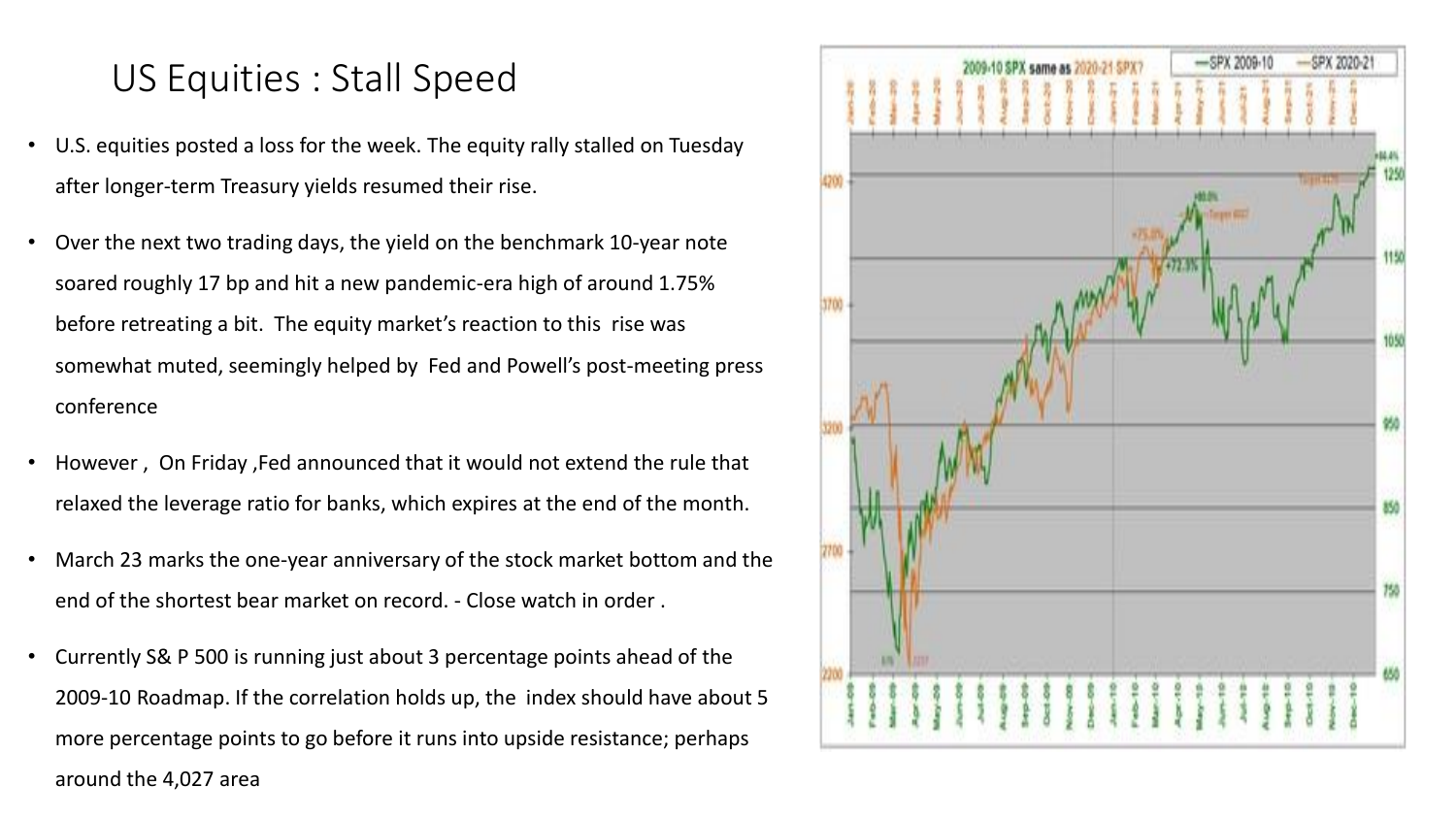# Rise of Yields : Crisis in the offing ?

- Quantitative easing was designed as a tool to provide liquidity to a scared market and benefit from exceptionally attractive valuations of the lowest-risk assets, sovereign bonds
- Central banks would cut rates and purchase these high-quality, low-risk assets from banks, thus allowing financial entities to lend more and strengthen confidence in the economy. Once financial conditions improved, central banks would reduce their balance sheet and normalize policy. This never happened.
- With the global economy recovering, inflation rising, and the global economy about to get an injection of demand from the US fiscal stimulus, there has been concern that bond yields might move even higher, thereby stifling business investment and retarding the economic recovery.
- The risk of a financial crisis does not come from rising bond yields. An economy can function without a serious crisis for many years with a 2% US 10-year bond yield in normal conditions of a growing economy with 2% inflation.
- However ,It has been now created by lowering bond yields to unrealistic and unjustifiable levels with entire markets having based their valuations on inflationary policies not generating inflation and the massive level of risk built into the economy from the prior artificial depression of yields.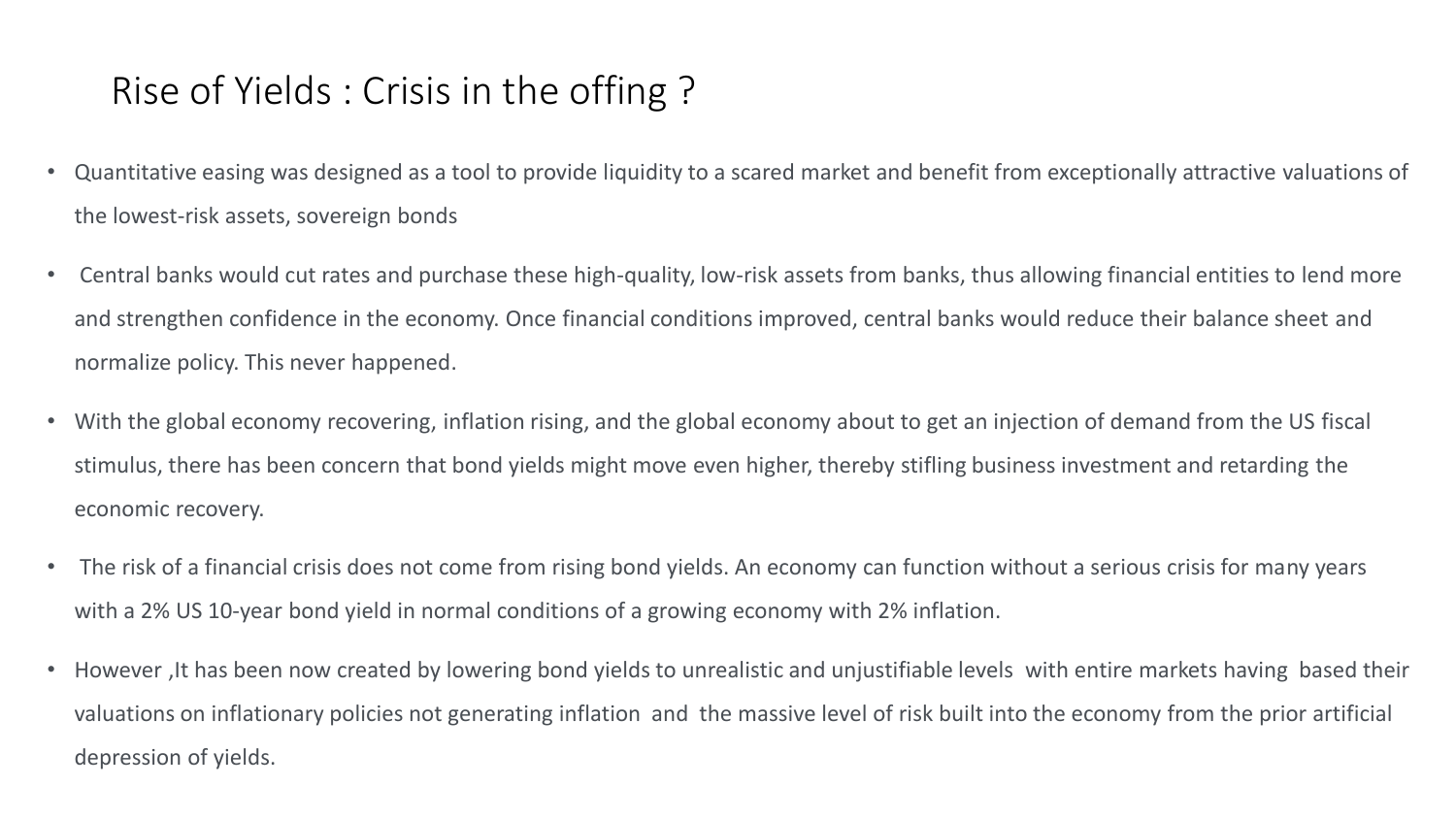# Growth in 2022 to slow ?

- The economy is poised to expand over 6% this year .
- This would be the best performance since1983 (8%) and would be the result of positive momentum beginning in late Q2 2020 ,unprecedented counter cyclical policy support ,and a nationwide rollout of vaccines.
- Since WWII, there have been seven instances where annual real GDP growth exceeded 6%.
- The average over these periods was 8.1% ,but it is skewed by a 13.4% increase in 1950.
- Otherwise, the mean is 7.2%. Unsurprisingly Real GDP growth slowed sharply following each boom year.
- Across the seven periods ,growth tends to halve . This is the same whether1950 is included or excluded.

| <b>Boom Cycle</b> | <b>Real GDP</b> | <b>Growth in the</b><br>Growth, Q4/Q4 Following Year |
|-------------------|-----------------|------------------------------------------------------|
| 1950              | 13.4            | 5.5                                                  |
| 1955              | 6.6             | 2.0                                                  |
| 1961              | 6.4             | 4.3                                                  |
| 1965              | 8.5             | 4.5                                                  |
| 1972              | 6.9             | 4.0                                                  |
| 1978              | 6.7             | 1.3                                                  |
| 1983              | 7.9             | 5.6                                                  |
| Average>          | 8.1             | 3.9                                                  |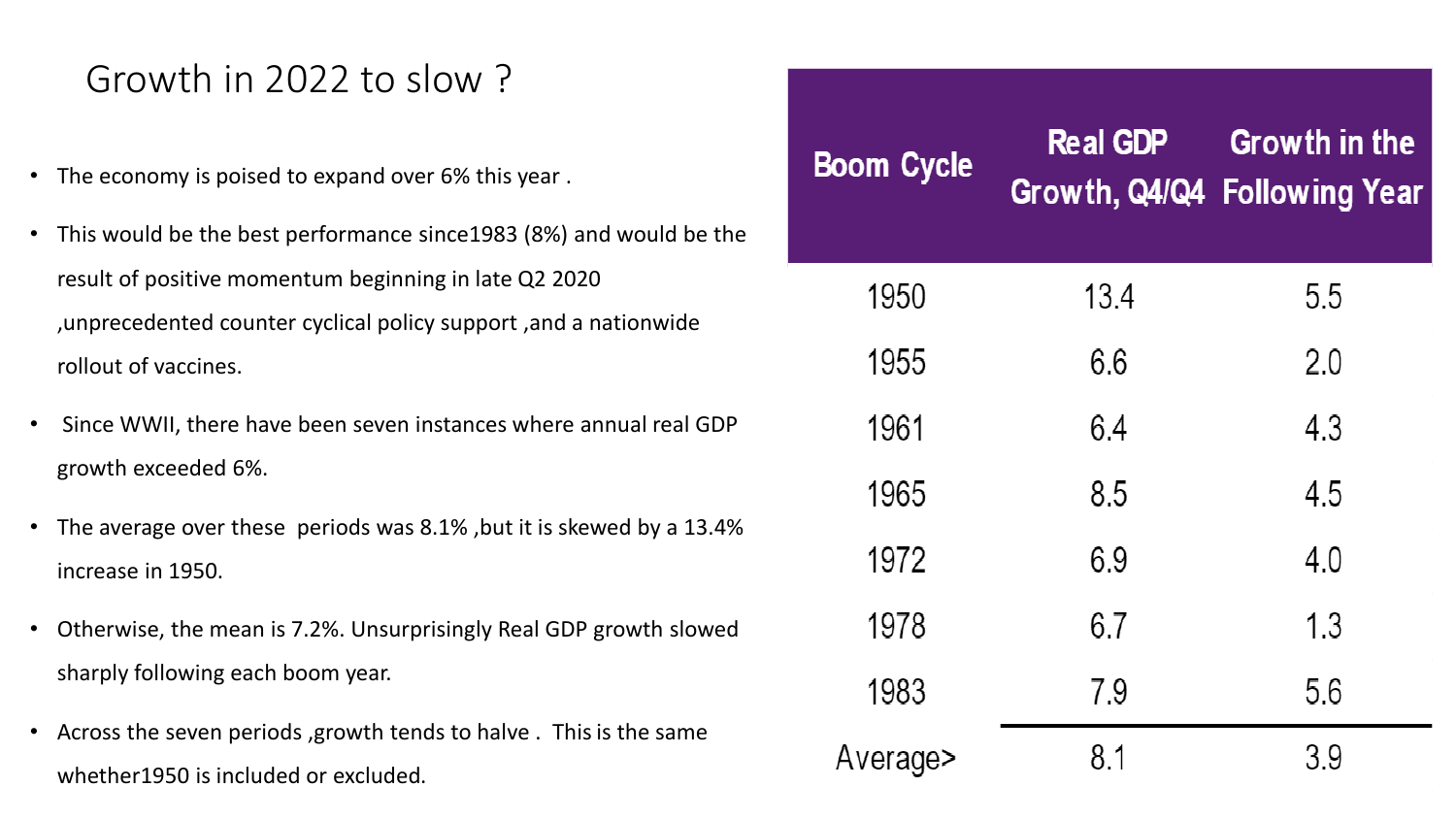## Central banks : Different Drivers

- Fed sent a dovish signal, as the median 'dot' continues to signal no rate hike through 2023. However, the markets majorly expect it is a matter of months before Fed starts to move in a more hawkish direction, as Fed seemed too pessimistic on the economic outlook and labour market recovery. Such a shift may already come in June but no later than in September and force Fed to start discussing tapering in Q4 21 and actual tapering in Q1 22.
- BoJ presented its policy review. As expected, it caused no revolutions to the policy framework but it came with a few adjustments. Most notably perhaps the implicit tolerance band of +/-20bps on the 10yr JGB target was increased slightly to +/-25bps. With Japan as the last of the G7 to kick-start its vaccine programme, the pandemic will weigh on domestic demand for longer than the rest of the DMs and there is no room for BoJ to significantly withdraw stimulus.
- BOE said that global economic developments "had been a little stronger than anticipated" last month and noted that the U.S. fiscal stimulus package should provide "significant additional support."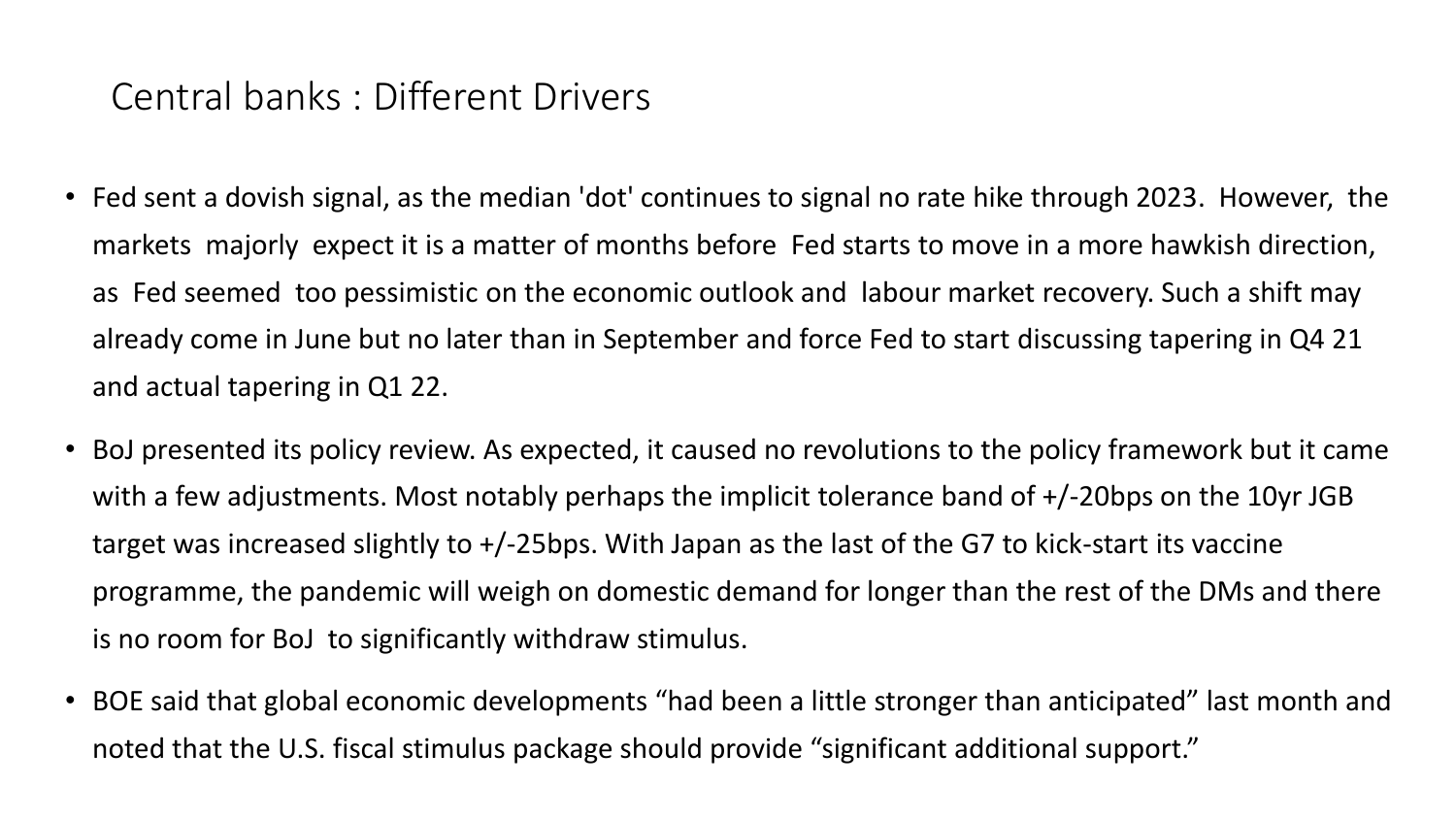# EM : Brewing Turmoil

- Central banks in Brazil, Turkey, and Russia raised rates during the last week in moves that were either unexpected or more than what the markets had anticipated
- Brazil's central bank surprised markets with a 75-bp rate hike to 2.75%, the first rate increase in roughly six years and signaled that another hike of the same size was likely at its next meeting.
- Turkey's central bank lifted its key lending rate from 17% to 19%—one of the highest levels in the world—in an attempt to address growing inflation risks. Most forecasters had predicted a hike of around one percentage point. In an immediate reaction ,Erdogan who is openly averse to high interest rates announced the departure of Central bank Governor.
- Russia's central bank raised its benchmark lending rate from 4.25% to 4.50%. Markets had expected them to wait at least one more meeting before beginning to hike rates. Similar to its counterparts in Brazil and Turkey, Russian policymakers cited rising inflation risks. Annual inflation through February had risen to 5.7%, higher than the bank's 4% target.
- Financial markets in Russia came under pressure after Biden called Russian President Vladimir Putin a killer who will pay a price for interfering in American elections. Russia recalled its ambassador from Washington in response to Biden's comment. While many analysts believe that any potential U.S. response will be focused on individuals in Putin's government, the possibility of sanctions targeting Russia's sovereign debt led investors to rotate out of Russian government bonds.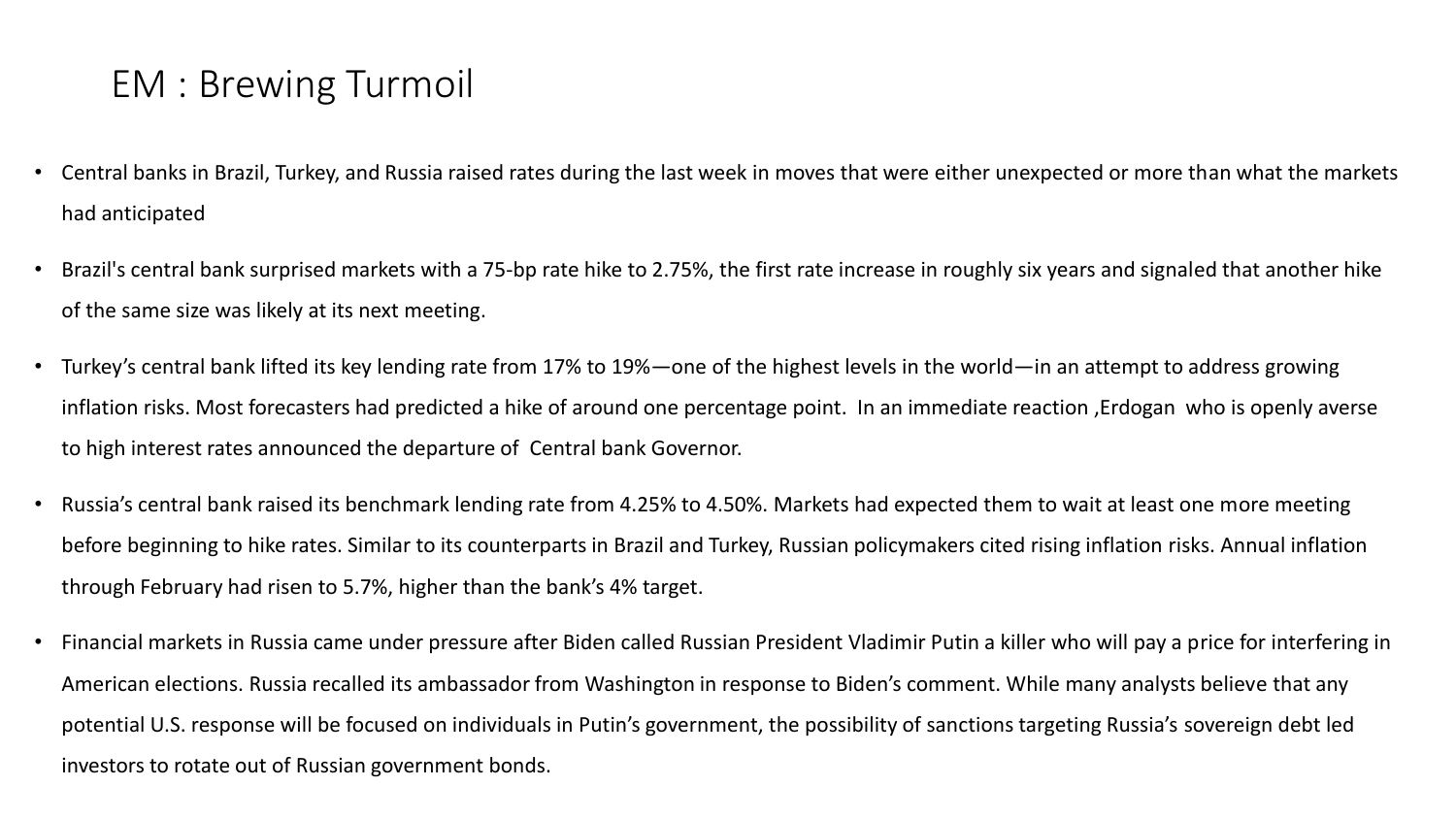# Europe : Third wave

- The situation is worsening again in EU with both Germany, France and Italy now seeing a clear rise in new cases. The takeover of the British variant is causing significant challenges in controlling the virus with cases rising on the back of an only moderate easing of restrictions. France is implementing a new lockdown in large parts of the country and around half of Italian regions are now 'red zones'
- Core eurozone bond yields ended slightly higher. Germany's 10-year bund yield climbed midweek, tracking U.S. Treasuries in response to expectations for an uptick in inflation.
- Dutch elections: Mark Rutte wins another term but fragmented results mask continuing popularity of the far right A grim reminder for the rest of Europe.
- Merkel's panel of economic advisers warned that the recovery could be endangered by a continued lockdown
- March flash PMIs are due on Wednesday. Europe will likely continue to show the same picture of a two-speed economy with manufacturing in the lead and decelerating services activity. But in light of last month's decline also in the Chinese PMIs, manufacturing expansion pace to abate compared to February.
- German Ifo is published on Friday and will also paint a similar story of a divided economy, but in light of the continued German lockdown it will be important to watch if business expectations maintain their uptrend from last months or show some signs of weakness.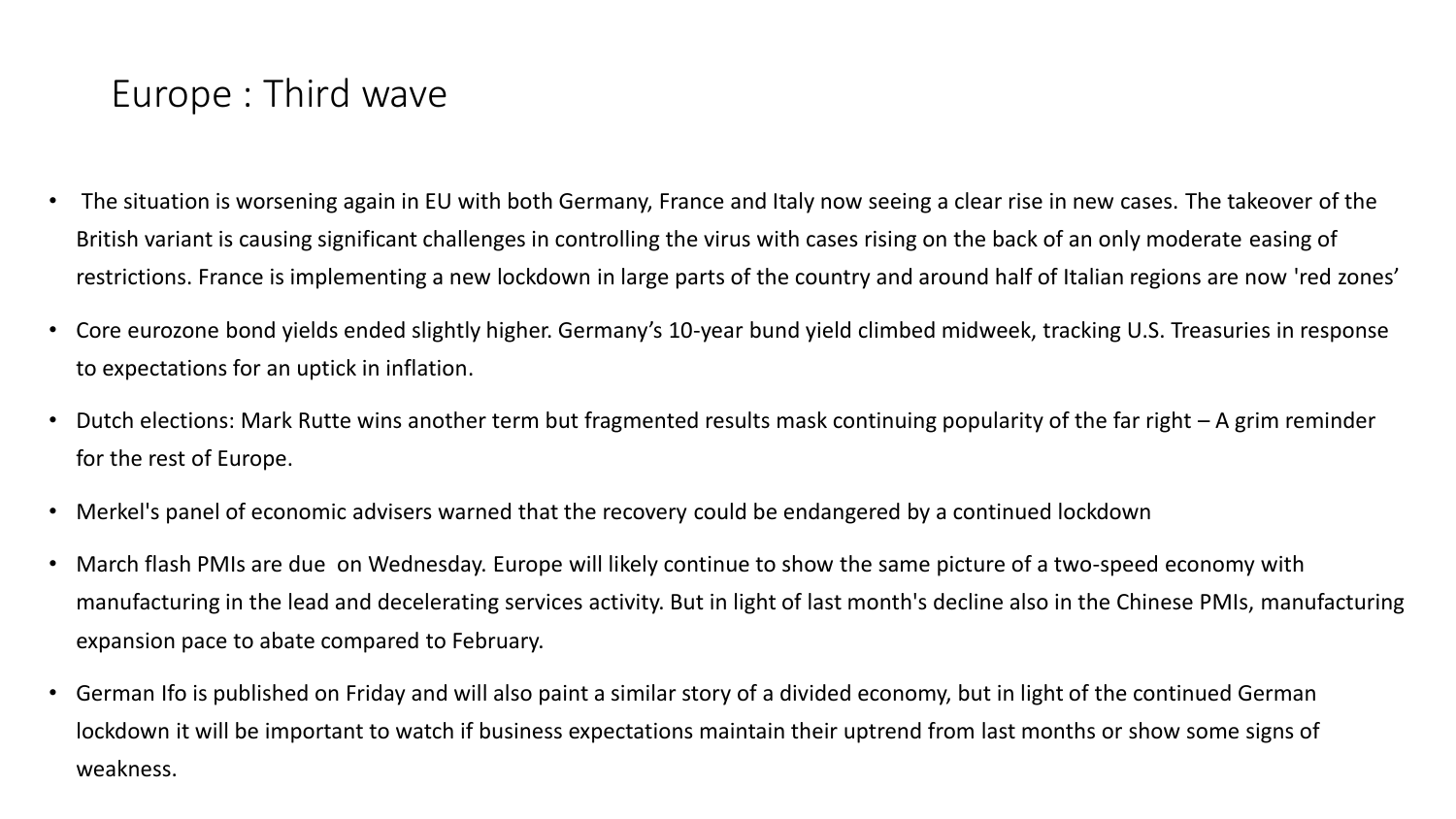## China : Sudden Shift

- New type of Cold War brewing If anyone had hoped for a smoother relationship between US and China under the Biden administration the Alaska meeting on Thursday put cold water on that hope.
- It is clear the relationship between US and China will be very difficult in the years to come and a kind of new cold war has started, which will gradually lead to some decoupling between the two powers.
- Beyond that geo-political dimension ,A tug of war between policy tightening and growth support seems to have begun and hence there is a significant downside risks to China's cyclical growth trajectory in this year -there are clear indications that the Chinese economy is decelerating.
- Retail sales in the combined January–February period rose 33.8% year on year .The large increase was due to last year's lockdowns .Even so, retail sales still increased 6.4% over the combined January–February period in 2019.
- In other releases, industrial output rose 35.1% year on year in January–February over a year ago and 16.9% over the same two-month period in 2019.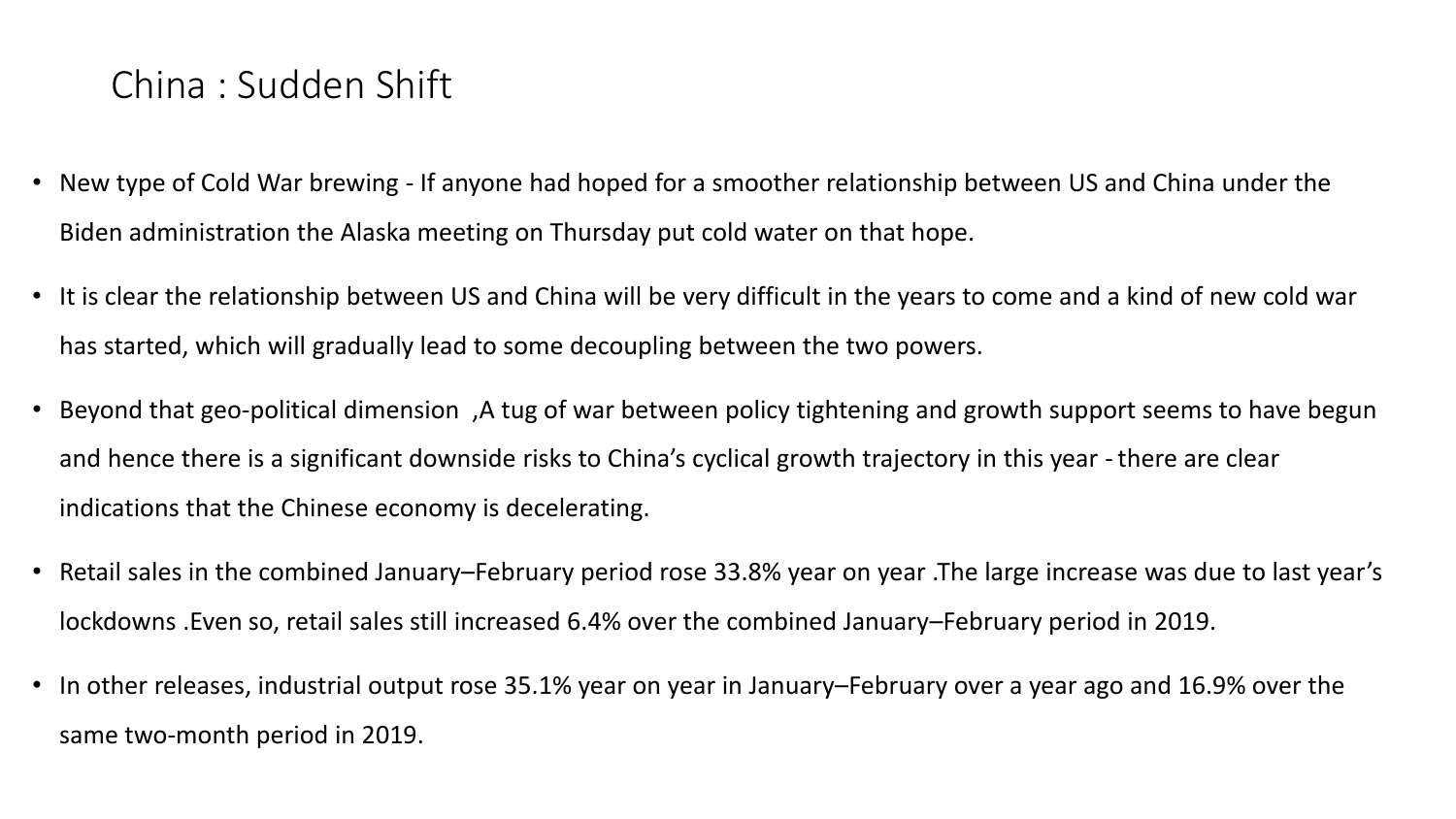# India Bond Market : All is fair

- While the US yields remain elevated, the sharp fall in crude oil prices in the later part of the week smoothened the sentiment.
- Adding to the bond positive mindset , there are reports that Centre may review the gilt auction scheduled for Mar 26 based on the trend in the tax collection. This led markets to believe that the auction for next week may get cancelled.
- However RBI's move to exercise green-shoe option to raise an additional Rs 20 bln each through 10-year benchmark note and 2025 bond, as against the notified amount of Rs 110 bln each, respectively, also weighed on the prices
- RBI has resorted to unconventional tools to control the surge in yields-RBI platform has enabled a provision to quote bonds at negative yields, a development that will discourage traders from running short bets- allowing negative rates in the repo market would be an extension of the strategy of penalising short sellers.
- State of the Economy' paper by RBI was explicit about the current objective of RBI
- Ahead of the year end , the upside stays capped at 6.25 %